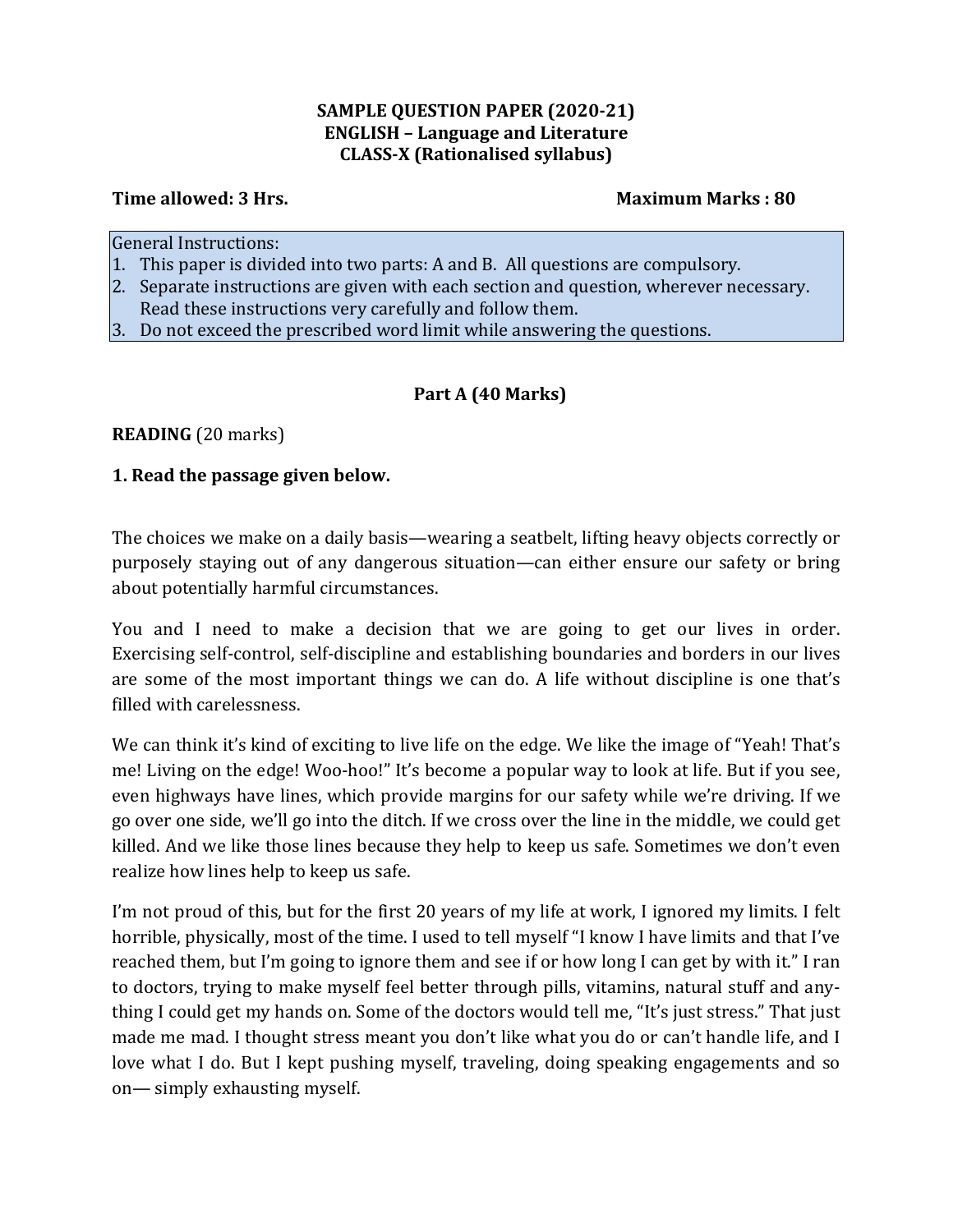Finally, I understood I was living an unsustainable life and needed to make some changes in my outlook and lifestyle.

You and I don't have to be like everyone else or keep up with anyone else. Each of us needs to be exactly the way we are, and we don't have to apologize for it. We're not all alike and we need to find a comfort zone in which we can enjoy our lives instead of making ourselves sick with an overload of stress and pressure.

# **On the basis of your understanding of the passage, answer ANY TEN questions from**  the twelve that follow.  $(1x10=10)$

- **i.** The reason why living on the edge has become popular, is because of the
	- a) constant need for something different.
	- b) population being much younger.
	- c) exhausting effort to make changes.
	- d) strong tendency to stay within our limits.
- **ii.** Choose the option that best captures the central idea of the passage from the given quotes.

| It's all about quality of<br>life and finding a<br>happy balance between<br>work and friends.<br>--Philip Green | To go beyond is as<br>wrong as to fall short.<br>--Confucius | Life is like riding a<br>bicycle. To keep your<br>balance you must keep<br>moving.<br>--Albert Einstein | Balance is not<br>something you find,<br>it's something you<br>create.<br>-Jana Kingsford |
|-----------------------------------------------------------------------------------------------------------------|--------------------------------------------------------------|---------------------------------------------------------------------------------------------------------|-------------------------------------------------------------------------------------------|
| $\left( 1\right)$                                                                                               | $\left( 2\right)$                                            | (3)                                                                                                     | (4)                                                                                       |

- a) Option (1) b) Option (2) c) Option (3) d) Option (4)
- **iii.** Which of the characteristics are apt about the writer in the following context: "I know I have limits and that I've reached them, but I'm going to ignore them and see if or how long I can get by with it." ?
	- 1. negligent
	- 2. indecisive
	- 3. spontaneous
	- 4. reckless
	- 5. purposeless
	- 6. patient
- a) 2 and 5
- b) 3 and 6
- c)  $1$  and  $4$
- d) 2 and 3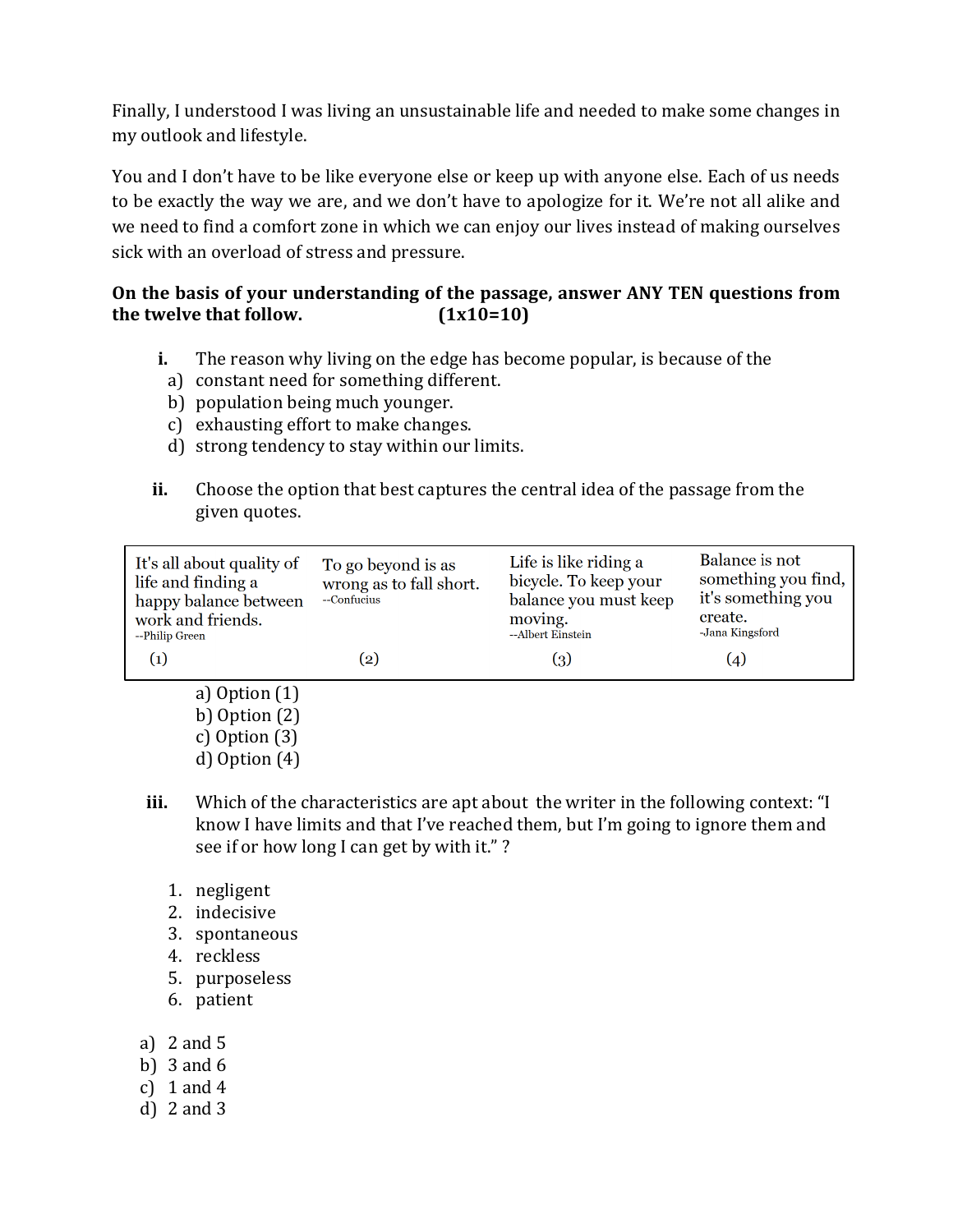- **iv.** Which of the following will be the most appropriate title for the passage?
	- a) Much too soon
	- b) Enough is enough
	- c) How much is too much?
	- d) Have enough to do?
- **v.** The phrase "potentially harmful circumstances" refers to circumstances that can (a) certainly be dangerous.
	- (b) be fairly dangerous.
	- (c) be possibly dangerous.
	- (d) seldom be dangerous.
- **vi.** Select the option that makes the correct use of "unsustainable", as used in the passage, to fill in the blank space.
	- a) In the long run, the \_\_\_\_\_\_ officials followed emergency procedures.
	- b) Emergency procedures were \_\_\_\_\_\_\_ by the officials.
	- c) Officials reported an set of events during the emergency.
	- d) Officials [admit](https://www.collinsdictionary.com/dictionary/english/admit) that the [emergency](https://www.collinsdictionary.com/dictionary/english/emergency) system is \_\_\_\_\_\_\_ in the longer run.
- **vii.** The author attempts to \_\_\_\_\_\_\_\_\_\_\_\_\_\_\_\_\_ the readers through this write-up.
	- a) rebuke
	- b) question
	- c) offer aid to
	- d) offer advice to
- **viii.** The author uses colloquial words such as "yeah" and "Woo-hoo!". Which of the following is NOT a colloquial word?
	- a) hooked
	- b) guy
	- c) stuff
	- d) stress
	- **ix.** What does the author mean when he says, "to get our lives in order"?
		- a) To resume our lives.
		- b) To organize our lives.
		- c) To rebuild our lives.
		- d) To control our lives.
	- **x.** Choose the option that correctly states the two meanings of 'outlook', as used in the passage.
		- 1. A person's evaluation of life
		- 2. A person's experiences in life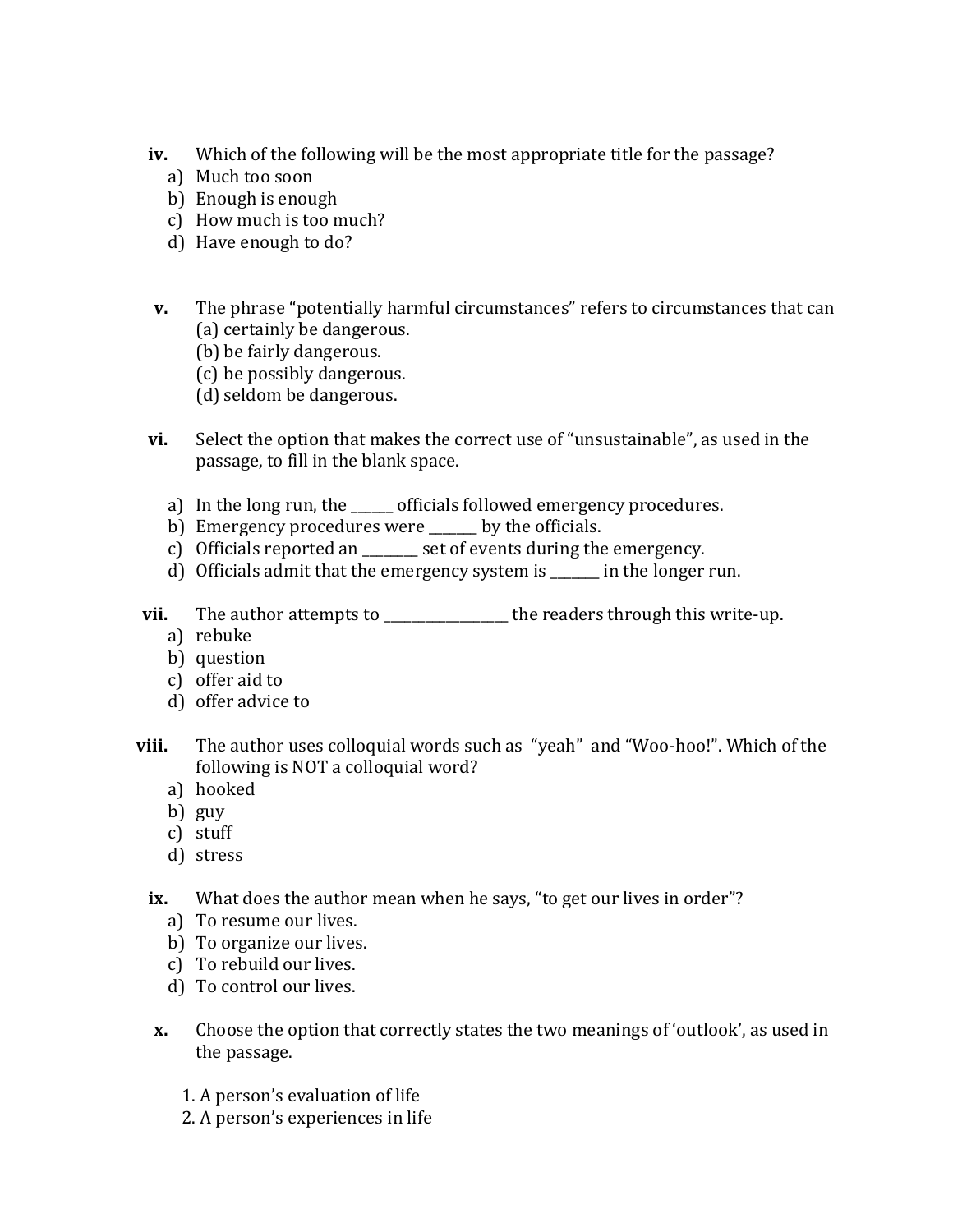- 3. A person's point of view towards life
- 4. A person's regrets in life

5. A person's general attitude to life

- a) (1) and (4)
- b) (2) and (3)
- c) (3) and (5)
- d) (4) and (5)
- **xi.** The author explains the importance of discipline and boundaries in our lives using the example of
	- a) road accidents.
	- b) traffic rules.
	- c) lines on the highway.
	- d) safe driving.
- **xii.** What is the message conveyed in the last paragraph of the passage?
	- a) Love what you do.
	- b) Love yourself to love others.
	- c) Be the best version of yourself.
	- d) Be yourself.

# **2. Read the passage given below.**

The UN's 2017 International Year tells that sustainable tourism is an important tool for development, most importantly in poor communities and countries. Today sustainability – environmental, social, and economic – is increasingly recognised as the benchmark for all tourism business. As noted by the UN World Tourism Organisation, 57% of international tourist arrivals will be in emerging economies, by 2030. The various 'Tourism Terms' are defined as follows:

| <b>CATEGORY</b>            | <b>DEFINITION</b>                                                                                                                                                                                                                                                                                               |
|----------------------------|-----------------------------------------------------------------------------------------------------------------------------------------------------------------------------------------------------------------------------------------------------------------------------------------------------------------|
| <b>Ecotourism</b>          | Responsible travel to natural areas that conserves the environment, socially and economically<br>sustains the well-being of local people, and creates knowledge and understanding through inter-<br>pretation and education of all involved (including staff, travelers, and community residents). <sup>4</sup> |
| <b>Ethical Tourism</b>     | Tourism in a destination where ethical issues are the key driver, e.g. social injustice, human<br>rights, animal welfare, or the environment. <sup>5</sup>                                                                                                                                                      |
| Geotourism                 | Tourism that sustains or enhances the geographical character of a place - its environment,<br>heritage, aesthetics, culture, and well-being of its residents. <sup>6</sup>                                                                                                                                      |
| <b>Pro-Poor Tourism</b>    | Tourism that results in increased net benefit for the poor people in a destination. <sup>7</sup>                                                                                                                                                                                                                |
| <b>Responsible Tourism</b> | Tourism that maximizes the benefits to local communities, minimizes negative social or environmental<br>impacts, and helps local people conserve fragile cultures and habitats or species. <sup>8</sup>                                                                                                         |
| <b>Sustainable Tourism</b> | Tourism that leads to the management of all resources in such a way that economic, social, and<br>aesthetic needs can be fulfilled while maintaining cultural integrity, essential ecological<br>processes, biological diversity, and life-support systems. <sup>9</sup>                                        |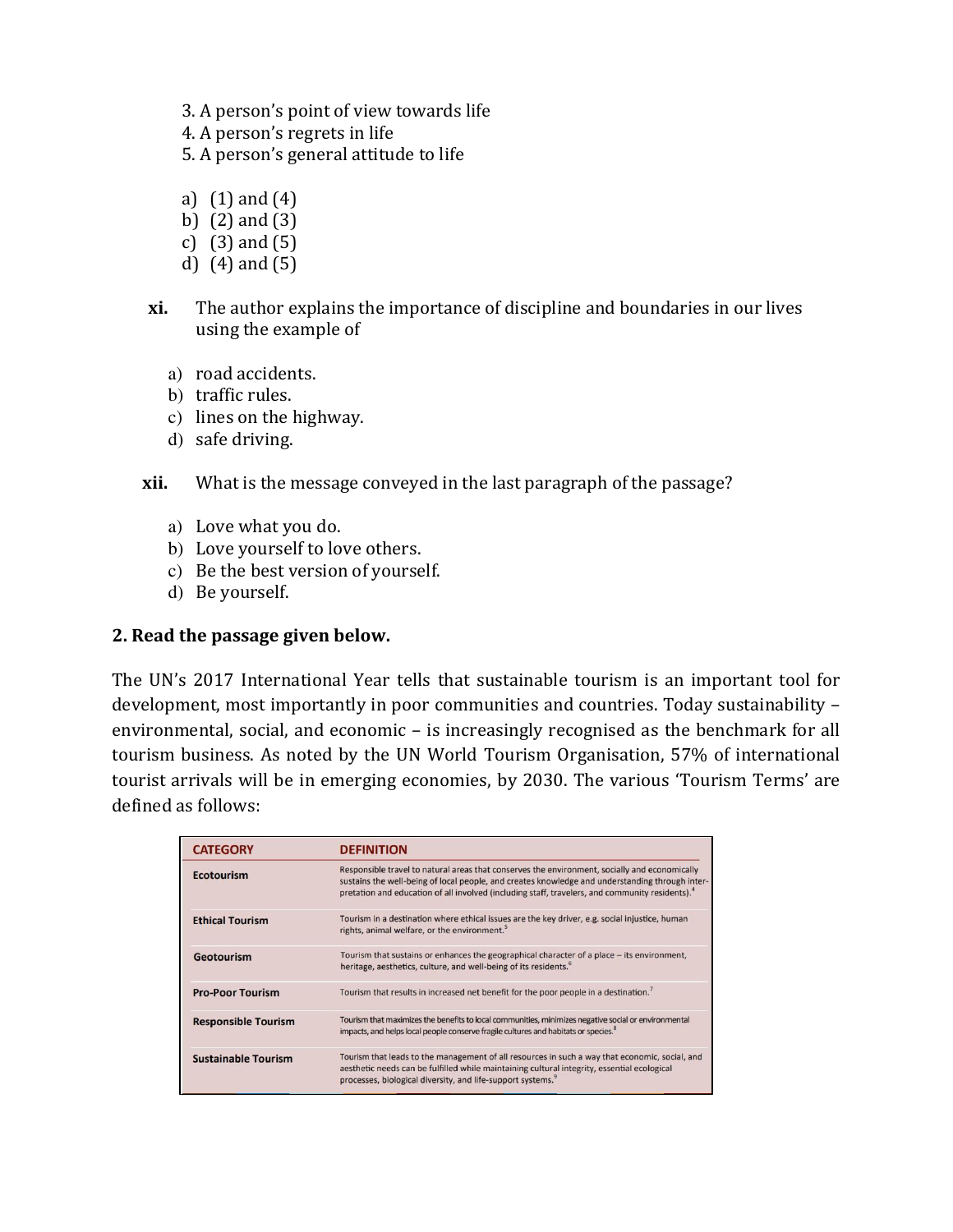Based on data collected by a survey by Travel Bureau, the following market profile of an ecotourist was constructed: -

**Age:** 35 - 54 years old, although age varied with activity and other factors such as cost. **Gender:** 50% female and 50% male, although clear differences based on activity were found.

**Education:** 82% were college graduates, a shift in interest in ecotourism from those who have high levels of education to those with less education was also found, indicating an expansion into mainstream markets.

**Household composition:** No major differences were found between general tourists and experienced ecotourists\*\*

**Party composition:** A majority (60%) of experienced ecotourism respondents stated they prefer to travel as a couple, with only 15% stating they preferred to travel with their families, and 13% preferring to travel alone. (\*\* experienced ecotourists = Tourists that had been on at least one "ecotourism" oriented trip.)

**Trip duration:** The largest group of experienced ecotourists- (50%) preferred trips lasting 8-14 days.

**Expenditure:** Experienced ecotourists were willing to spend more than general tourists, the largest group (26%) .

**Important elements of trip:** Experienced ecotourists top three responses were: (a) wilderness setting, (b) wildlife viewing, (c) hiking/trekking.

**Motivations for taking next trip:** Experienced ecotourists top two responses were (a) enjoy scenery/nature, (b) new experiences/places.

# **On the basis of your understanding of the passage attempt ANY TEN questions from the twelve that follow. (1x10=10)**

- **i.** In the line "……recognised as the benchmark", the word "benchmark" DOES NOT refer to
	- a) a basis for something.
	- b) the criterion required.
	- c) the ability to launch something new.
	- d) a standard point of reference.
- **ii.** The World Tourism Organisation of the UN, in an observation, shared that
	- a) emerging economies of the world will gain 57% of their annual profits from International tourists.
	- b) countries with upcoming economies shall see maximum tourist footfall from all over the world in the next decade.
	- c) a large number of international tourists in 2030 will be from developing countries.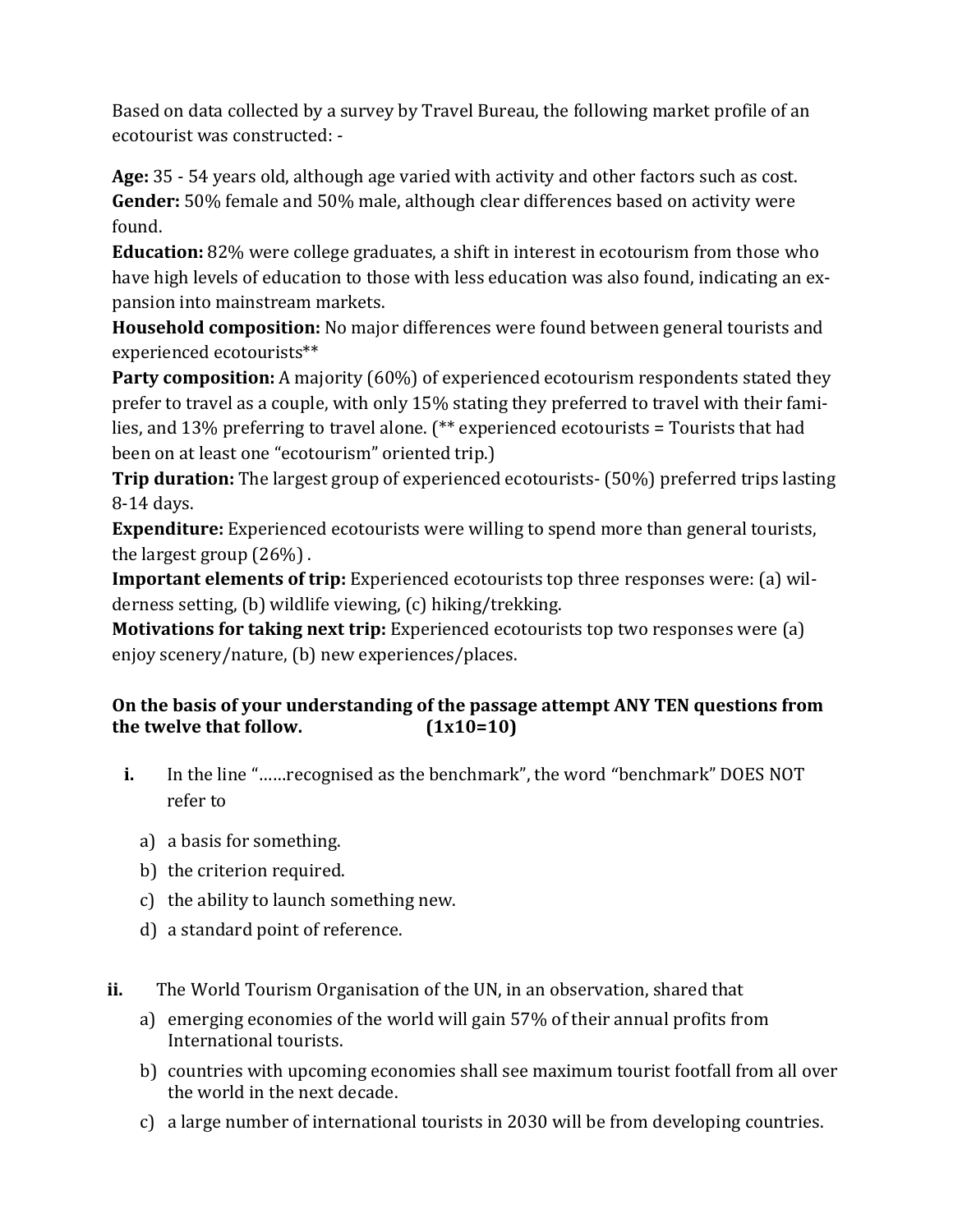- d) barely any tourist in the next decade shall travel from an economically strong nation to a weak one.
- **iii.** One of the elements that is important to ecotourists on trip is
	- a) wild and untouched surroundings.
	- b) cultural exchange.
	- c) car and bus rides.
	- d) fully furnished flats.
- **iv.** Choose the option that lists the correct answers for the following:
	- 1. Asha Mathew, an NRI, loves animals and wishes to travel to places that safeguard their rights and inculcate awareness of their rights. What kind of tourist is she?
	- 2. Gurdeep Singh from UK is an environmental scientist and has always chosen to travel to places that are examples of a symbiotic relationship between man and nature. What kind of tourist is he?
	- a) (1) is an ecotourist and (2) is a geotourist
	- b) (1) is an ethical tourist and (2) is a geotourist
	- c) (1) is a sustainable tourist and (2) is a pro-poor tourist
	- d) (1) is a geotourist and (2) is a responsible tourist
- **v.** Based on your understanding of the passage, choose the option that lists the inherent qualities of geotourism.
	-
	- 1. showcases adventure sports  $\|$  2. promotes landscape appreciations  $\|$  3. promises luxurious travel

4. includes being environmentally responsible  $\overline{5}$ . believes in commercializing forests  $\left| \right|$  6. initiates donations for the

underprivileged

- a) 1 &2
- b) 5&6
- c) 2&4
- d) 3&5
- **vi.** In the market profile of an ecotourist, the information on gender indicates that
	- a) female ecotourists were more than the male ecotourists.
	- b) the activity preferences were varied in females and males.
	- c) the choice of things to do on a trip were quite similar for both the genders.
	- d) male ecotourists were frequent travellers.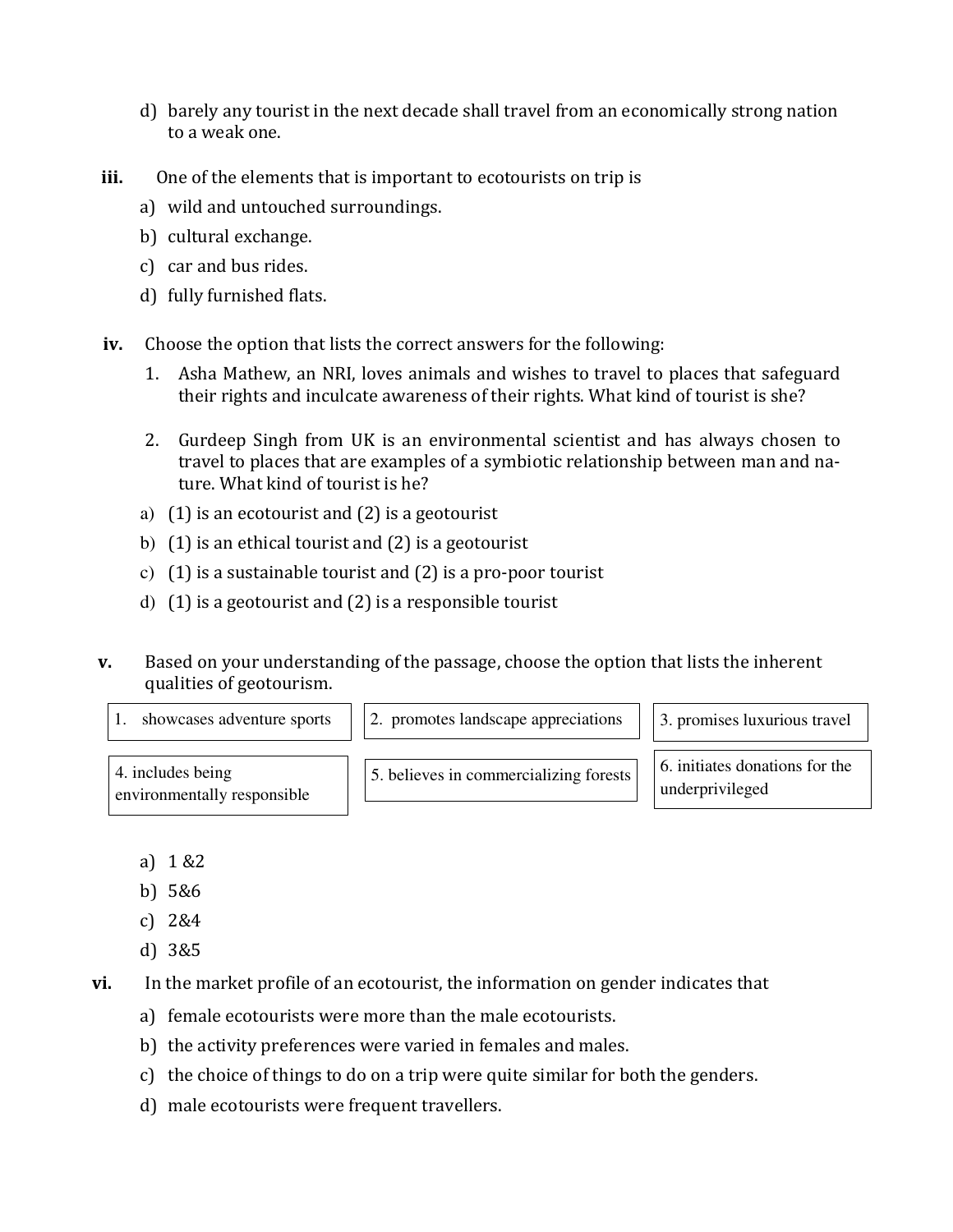- **vii.** The education aspect in the market profile of the ecotourist revealed that
	- a) mainstream market trends were popular with undergraduates.
	- b) ecotourists were only those who had basic education.
	- c) mainstream markets were popular tourist destinations for educated ecotourists.
	- d) ecotourism was no more limited to the small group of highly educated travellers.
- **viii.** According to the survey conducted by the Travel Bureau, the total percentage of experienced ecotourists who DID NOT prefer to travel alone was
	- a) 60%.
	- b) 75%.
	- c) 15%.
	- d) 13%.
- **ix.** According to the survey, one of the most powerful driving forces leading experienced ecotourism to invest in new trips was
	- a) setting up work stations in new places.
	- b) the chance to go camping in the wild.
	- c) competing with other ecotourists as frequent travellers.
	- d) the opportunity to travel to new places.

# **x. Choose the option that lists statement that is NOT TRUE.**

- a) Economically backward countries will benefit from sustainable tourism.
- b) The tourism business currently recognizes sustainability as an important factor.
- c) Emerging economies will receive negligible international tourists in the near future.
- d) The sustainability factor in tourism is a significant means for development.

# **xi. The survey clearly showed that the age range of ecotourists:**

- a) remained the same for the choice of tourist- attractions to visit.
- b) changed with the monetary requirements for the trip.
- c) fluctuated due to male-female ratio.
- d) was constant across various features of the trip.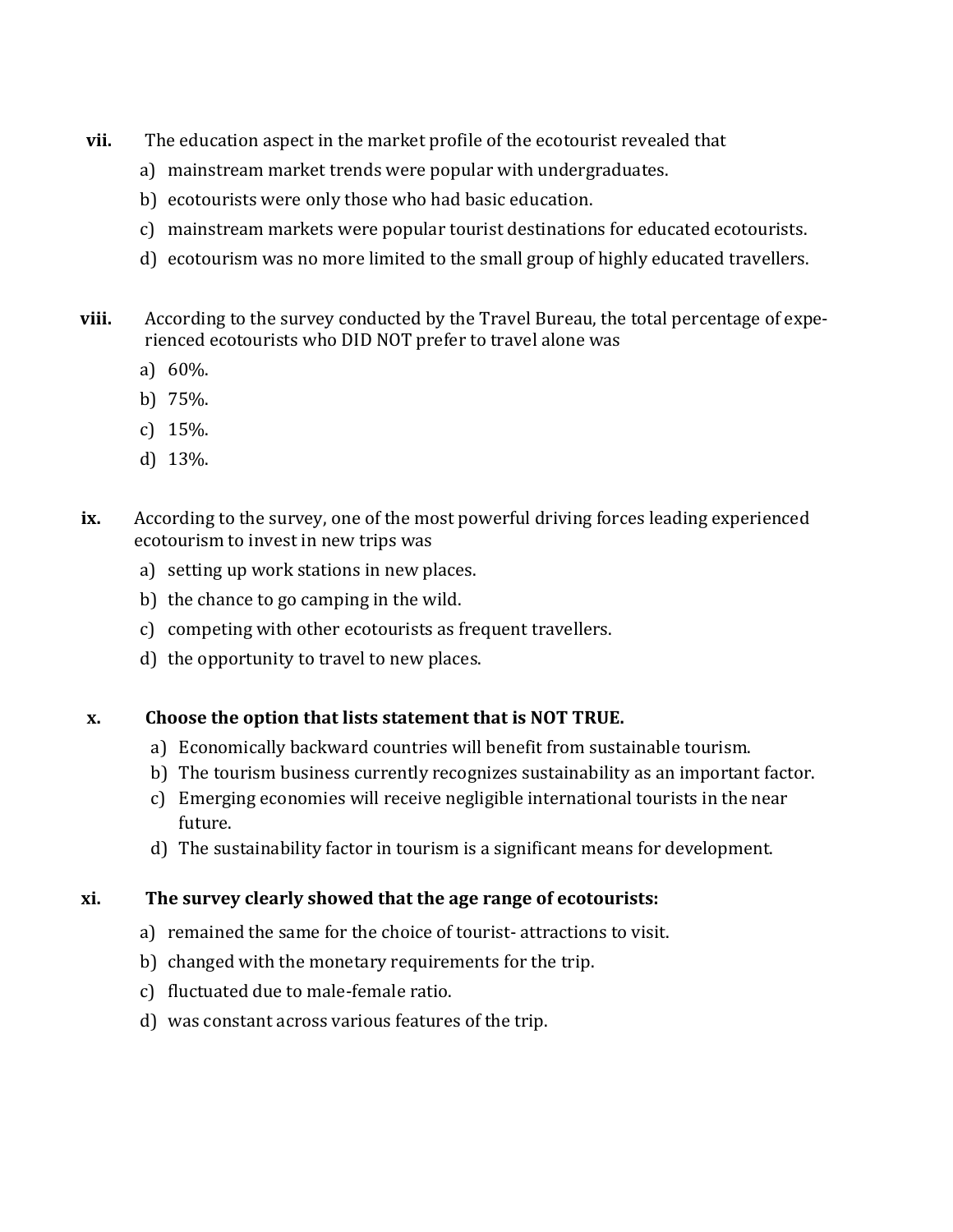#### **xii. Who isn't an experienced ecotourist?**

- a) The person who has travelled as an ecotourist once earlier.
- b) The person who is yet to travel even once as an ecotourist.
- c) The person who is a regular ecotourism enthusiast and traveller.
- d) The person who is not regularly travelling on ecotourism trips.

#### **LITERATURE** (10 marks)

#### **3. Read the extracts given below and attempt ANY ONE, by answering the questions that follow. (5x1)**

**(A)**  Suddenly she was startled by a voice. "Listen, child," said the voice, "you shouldn't stand like that. Sit down."

Sitting down, she looked to see who had spoken. It was an elderly man who had honestly been concerned for her, but she was annoyed by his attention.

"There's nobody here who's a child," she said haughtily. "I've paid my thirty paise like everyone else."

The conductor chimed in. "Oh, sir, but this is a very grown-up madam. Do you think a mere girl could pay her own fare and travel to the city all alone?"

Valli shot an angry glance at the conductor and said, "I am not a madam. Please remember that. And you've not yet given me my ticket."

"I'll remember," the conductor said, mimicking her tone. Everyone laughed, and gradually Valli too joined in the laughter.

- **i.** How did Valli feel when the elderly man expressed concern that she was standing?
	- a) Rather shocked
	- b) Somewhat happy
	- c) Fairly displeased
	- d) Quite embarrassed
- **ii.** Choose the option that lists the set of statements that are NOT TRUE according to the given extract.
	- 1. Valli was travelling without a guardian.
	- 2. The conductor was bullying Valli.
	- 3. Valli was nervous in her interactions.
	- 4. Valli was a child passenger.
	- 5. Valli followed the elderly man's advice.
	- 6. Valli's response to the elderly man was respectful.
	- 7. It took Valli some time to participate in the jocular conversations.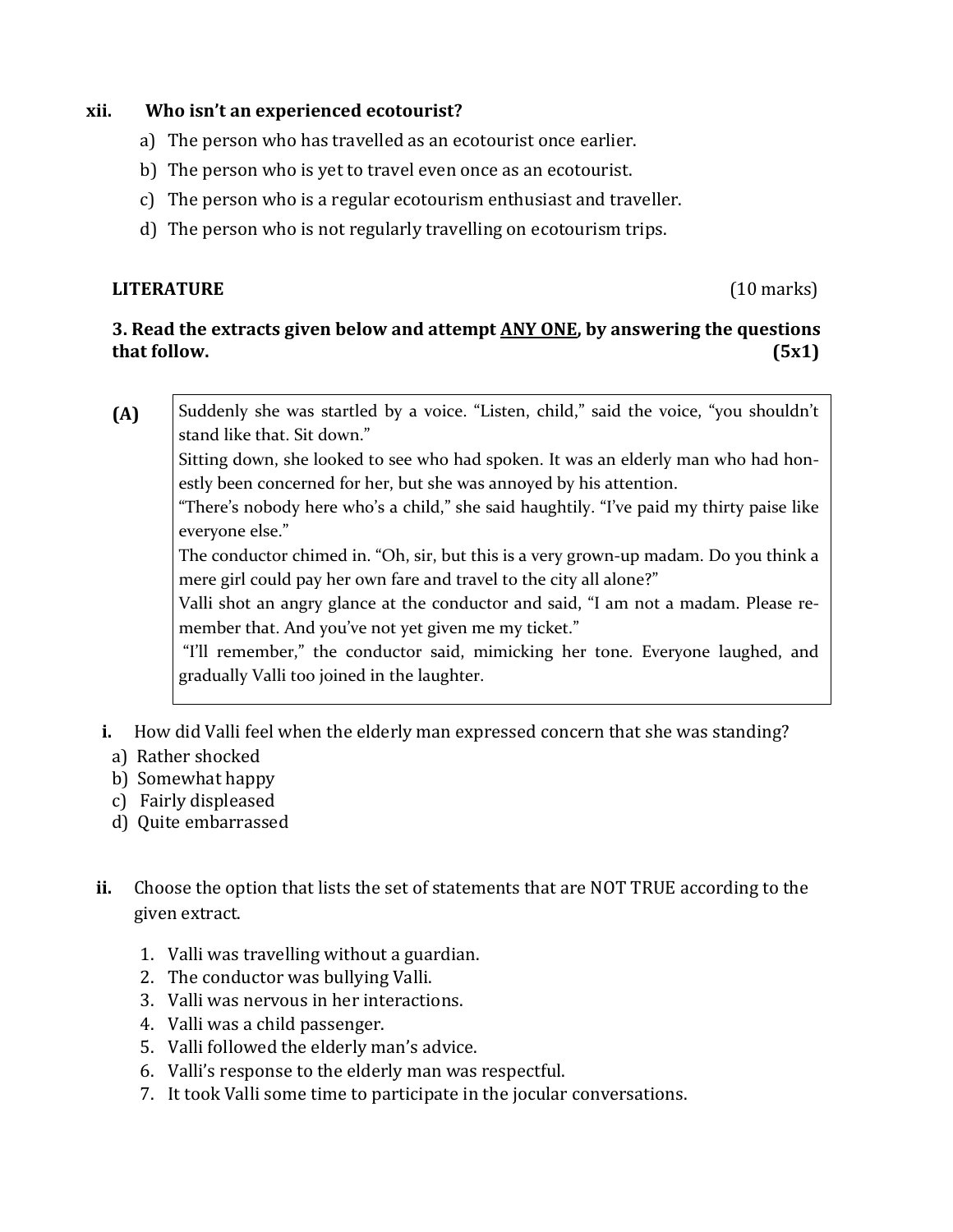- a) 2, 3, 4
- b) 5, 6, 7
- c) 3, 5, 7
- d) 2, 3, 6
- iii. Pick the option that correctly classifies fact/s(F) and opinion/s (0) of the students below.



- 
- d) F 3 and O 1,2,4
- **iv.** Which word does 'chimed in' NOT correspond to?
	- a) Intervened
	- b) Interrupted
	- c) Intersected
	- d) Interjected
- **v.** Choose the characteristic displayed by the conductor when he addressed Valli and declared that she couldn't be 'a mere girl'.
	- a) encouragement
	- b) indulgence
	- c) embarrassment
	- d) authority

#### **OR**

The baker or bread-seller of those days had a peculiar dress known as the *kabai*. It was a single piece long frock reaching down to the knees. In our childhood we saw bakers wearing shirt and trousers which were shorter than full-length ones and longer than half pants. Even today, anyone who wears a half pant which reaches just below the knees invites the comment that he is dressed like a *pader*!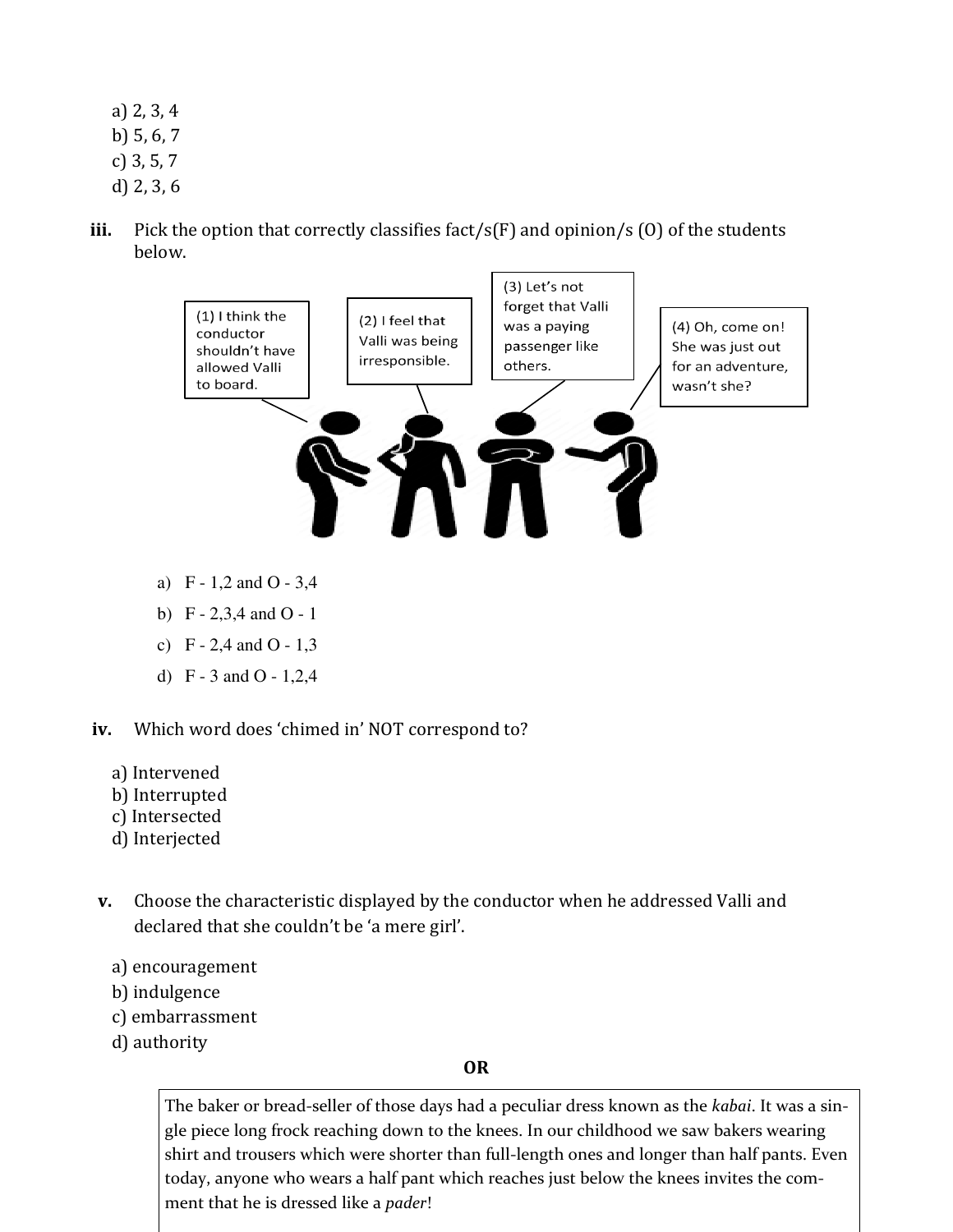**i.** Choose the answer that lists the correct option about the recording of the baker's monthly accounts.



- a) Option (1)
- b) Option (2)
- c) Option (3)
- d) Option (4)

Question in lieu of **Q 3B (i) for Visually Impaired Candidates.** 

The monthly accounts were:

- a) written on the dress
- b) remembered by the baker
- c) written on the wall
- d) calculated on the palm
- **ii.** When the writer says, '*Baking was indeed a profitable profession in the old days.*', he means that
	- a) baking isn't as popular in Goa currently.
	- b) bakers have chosen to adopt other professions.
	- c) baking, as a job, isn't as gainful as it used to be.
	- d) bakers' goods were of a better quality in earlier times.
- **iii.** The statement that is TRUE about payment collection, according to the passage is:
	- a) The baker received payment on a daily basis.
	- b) The baker was paid for his services at the end of the month.
	- c) The baker insisted that customers pay before the month-end.
	- d) The baker chose to receive payment any day of the month.
- **iv.** The *kabai* was a 'peculiar' outfit as it was
	- a) a tight-fitting apparel.
	- b) too colourful.
	- c) made of unsuitable materials.
	- d) a dress-like attire.

# **(B)**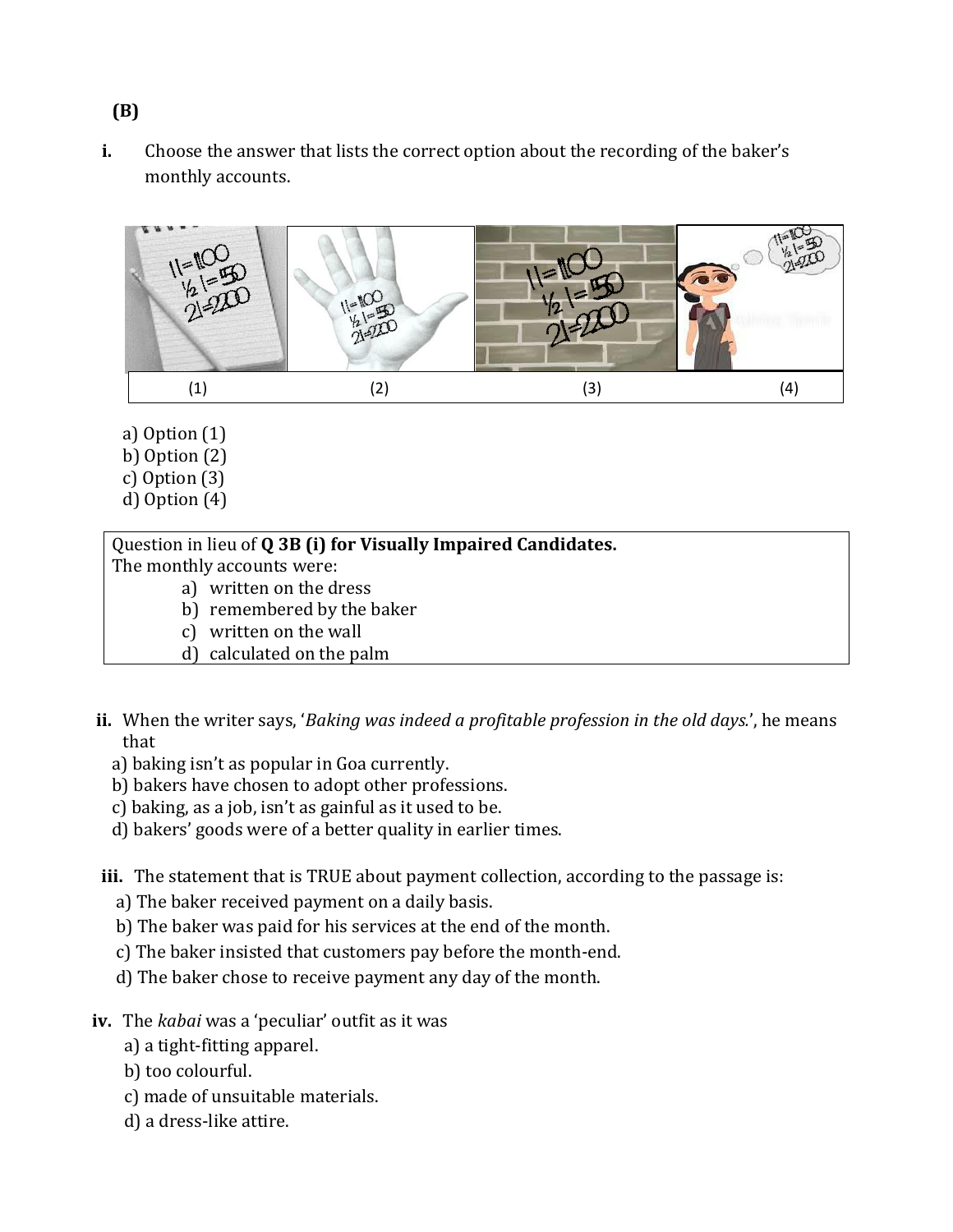**v.** The extract uses the phrase, *'invites (the) comments'*. Which of the following expressions is incorrect with respect to the word 'invites' ?



a) Option (1) b) Option (2) c) Option (3) d) Option (4)

**4. Read the extracts given below and attempt ANY ONE, by answering the questions that follow. (5x1)** 

**(A)** But he's locked in a concrete cell, His strength behind bars, Stalking the length of his cage, Ignoring visitors.

> He hears the last voice at night, The patrolling cars, And stares with his brilliant eyes At the brilliant stars

- **i.** The fact that the tiger is 'stalking the length of his cage' tells us that he is
	- a) restless.
	- b) reckless.
	- c) resilient.
	- d) reverent.

**ii.** What is the rhyme scheme of the given stanzas?

- a) abcb; abcb
- b) abcb; abcd
- c) abcd; abcd
- d) abcd; abcb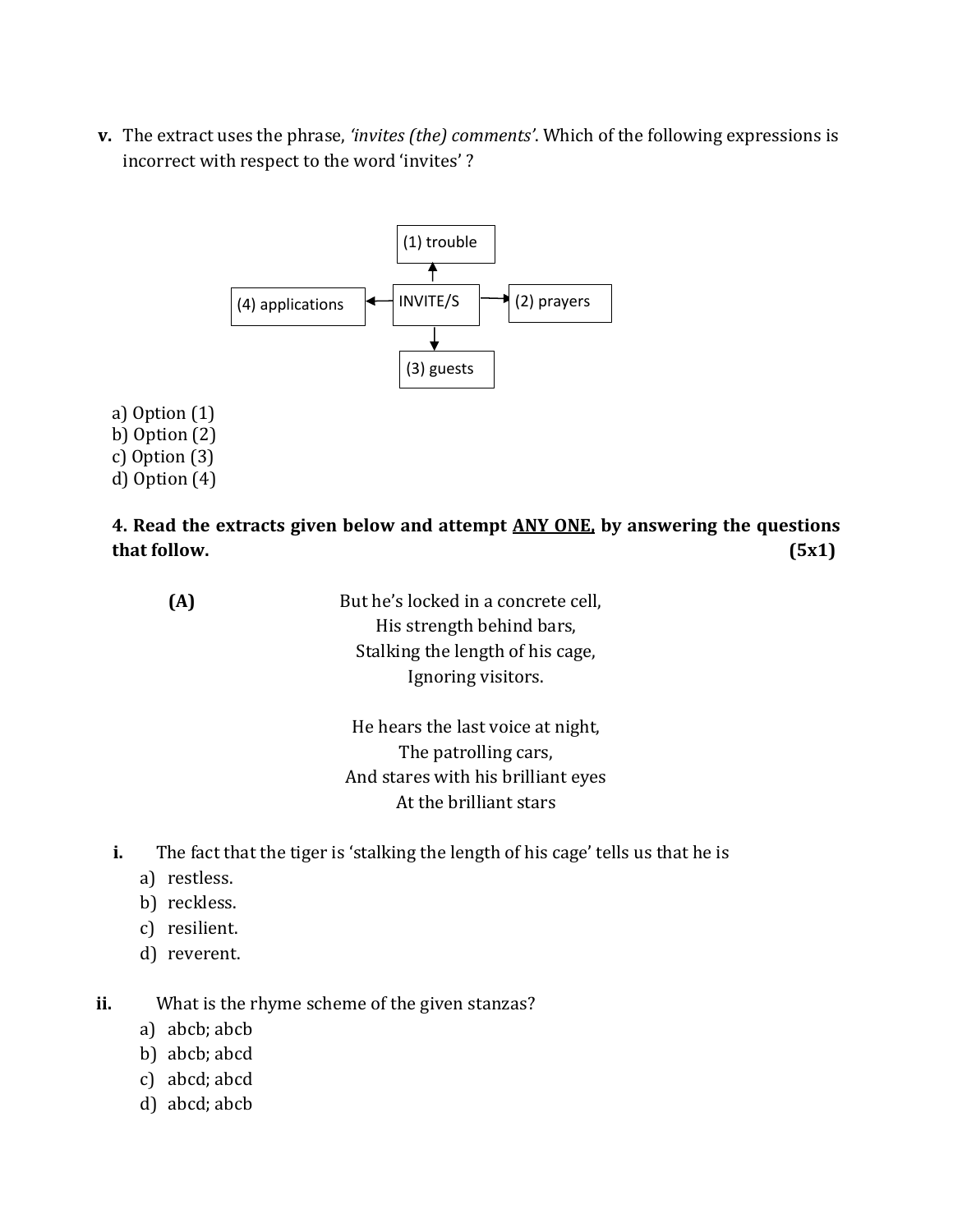- **iii.** These stanzas bring out the contrast between
	- a) zoos and cities.
	- b) strength and weakness.
	- c) freedom and captivity.
	- d) visitors and patrolling cars.

**iv.** What is the caged tiger NOT likely to say to the visitors?

- a) "Stop staring".
- b) "Set me free".
- c) "Join me".
- d) "Go away".
- **v.** The tiger's 'brilliant eyes' reveal that he
	- a) hopes to be free and in the wild, someday.
	- b) is looked after well and is nourished and healthy.
	- c) enjoys staring at the bright stars each night.
	- d) is well-rested and hence, wide-awake.

#### **OR**

**(B)** I saw it go

Merrily bouncing, down the street, and then Merrily over — there it is in the water! No use to say 'O there are other balls': An ultimate shaking grief fixes the boy As he stands rigid, trembling, staring down All his young days into the harbour where His ball went

- **i.** The poet uses the ball as a symbol of the boy's
	- a) sense of adventure.
	- b) carefree childhood days.
	- c) ability to bounce back.
	- d) extended family.
- **ii.** The poet feels that there is no point consoling the boy as
	- a) it would give him false hope.
	- b) he might demand for a new ball.
	- c) it might distress him further.
	- d) whatever he has lost is irretrievable.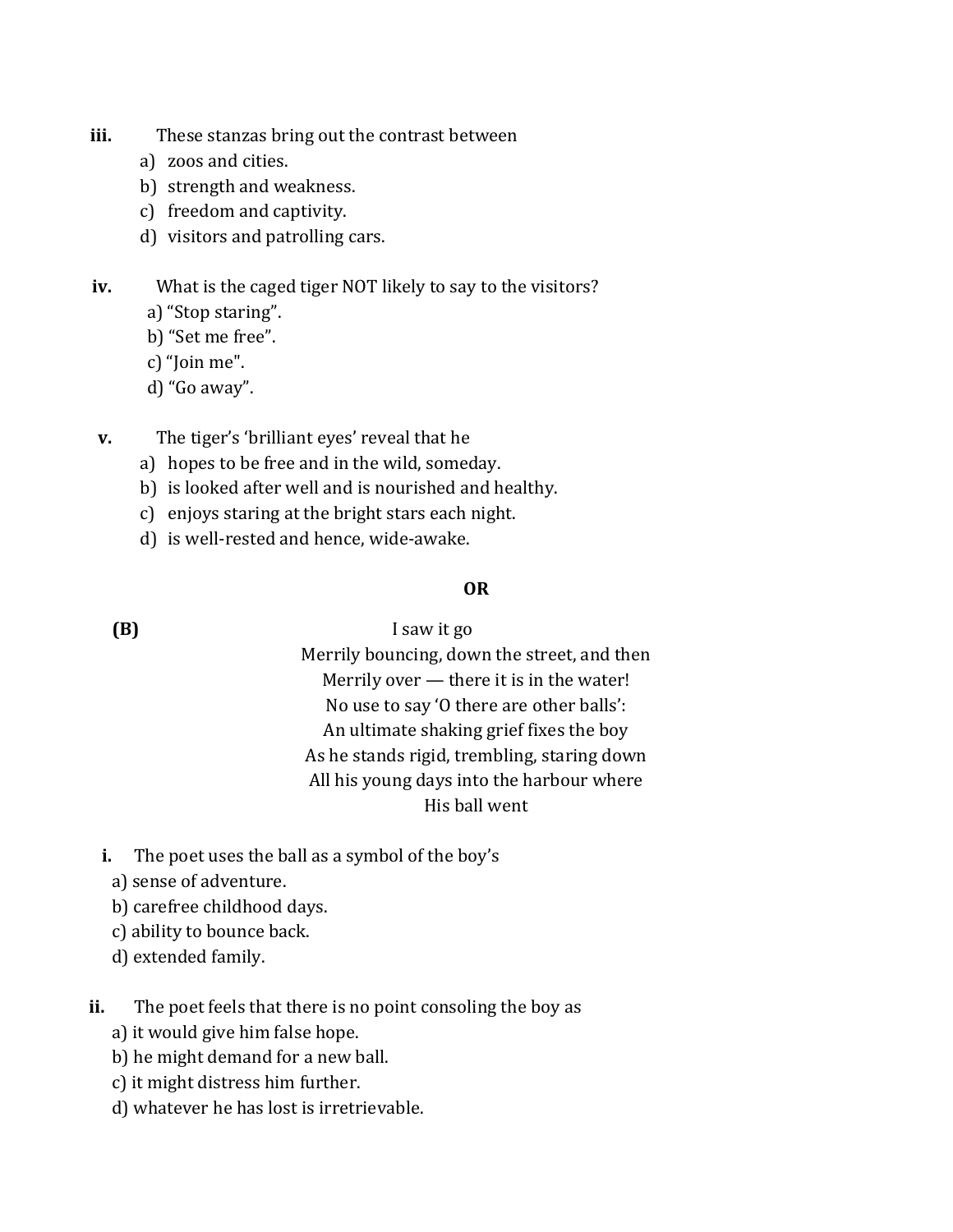**iii.** The word 'harbour' DOES NOT have a meaning similar to

- a) port.
- b) pier.
- c) dock.
- d) cargo.

**iv.** *'Merrily over — there it is in the water!'* The dash here is meant to convey a) some familiar experience.

- b) a feeling of excitement.
- c) a sense of unexpected interruption.
- d) some thoughtful moments.
- **v.** The word that DOES NOT indicate a physical manifestation of sorrow in the boy, is a) worthless.
	- b) shaking.
	- c) trembling.
	- d) rigid.

# **GRAMMAR** (10 marks)

# **5. Choose the correct options to fill in the blanks to complete the note about the Wangala Festival of Meghalaya. (3x1)**

The Wangala -**(i)-** festival for the Garo in Meghalaya, Assam and Nagaland. It is a postharvest festival -**(ii)-** the end of the agricultural year. It is popularly known as 'The Hundred Drums' festival. During the signature dance, the leading warrior -**(iii)-** with synchronised dance steps and specific hand-head movements.

- **(i)** a) is important b) are an important c) was the important d) is an important
- **(ii)** a) being celebrated for marking b) celebrated to mark c) celebrated to marking d) being celebrated for mark
- (**iii)** a) leads the youngsters b) is lead the youngsters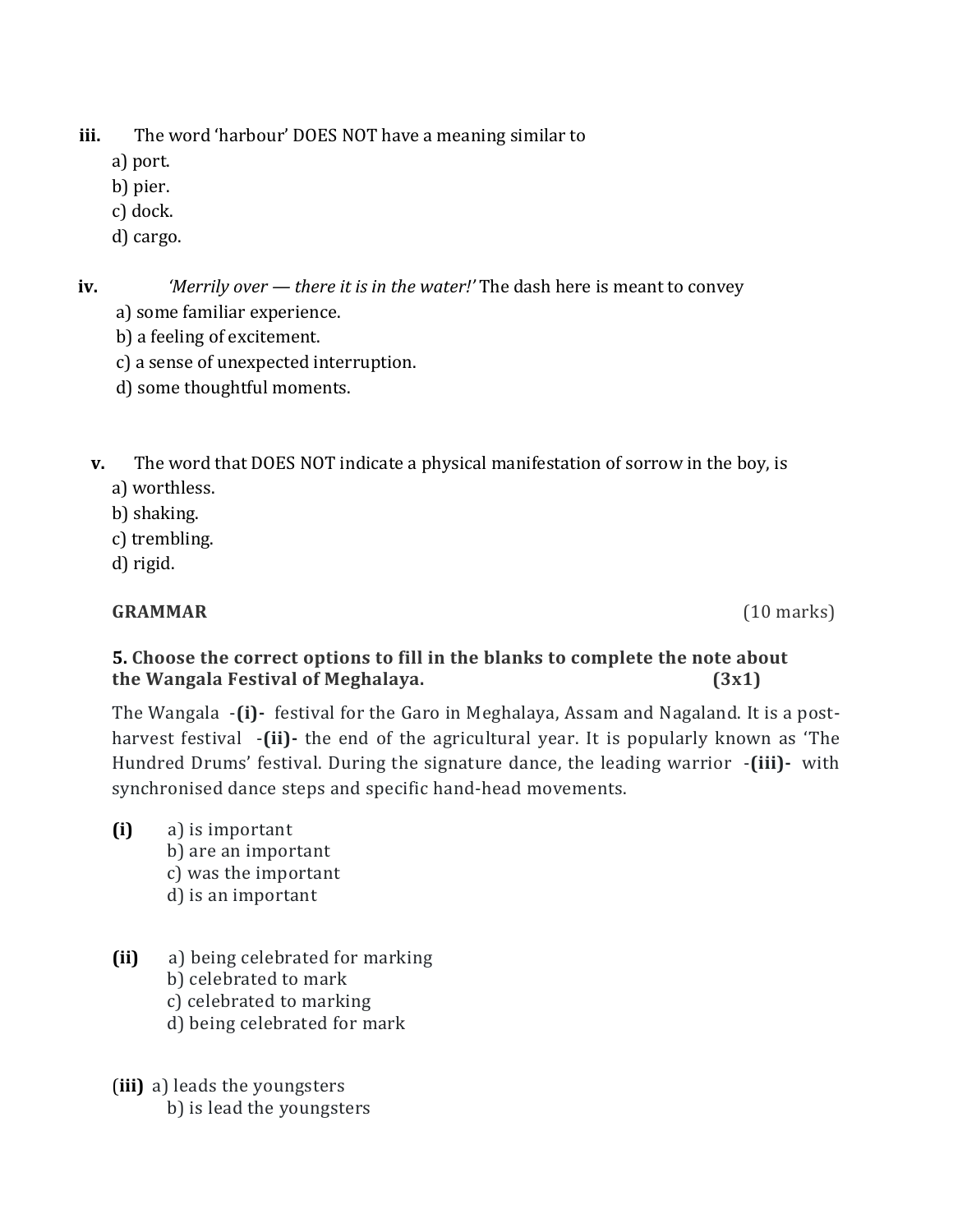- c) was leading the youngsters
- d) had leads the youngsters

# **6. Choose the correct options to fill in the blanks to complete Venu's narration. (3x1)**



I saw Supanddi standing in the field. When I -**(i)-** doing there, he -**(ii)-** he was trying to win a Nobel prize. I was confused and enquired how standing in the rice field would help him do so. He stumped me by saying that he -**(iii)-** won Nobel prizes had all been outstanding in their fields!

# **Text to be used for Visually Impaired Candidates.**

Venu: Suppandi, what are you doing standing all alone here? Suppandi: Uncle, I'm trying to win a Nobel prize. Venu: How will standing in my rice field help you win a Nobel? Suppandi: because, that's how it's won. I've heard that the people who have won Nobel prizes were all out standing in various fields. Venu: Oh!

- **(i)** a) exclaimed what he was
	- b) told him what he was
	- c) asked him what he was
	- d) says to him about what
- **(ii)** a) ordered that
	- b) refused that
	- c) questioned that
	- d) replied that

**(iii)** a) has heard that people who has

b) was hearing that people who were

c)had heard that people who had

d) did hear that people who had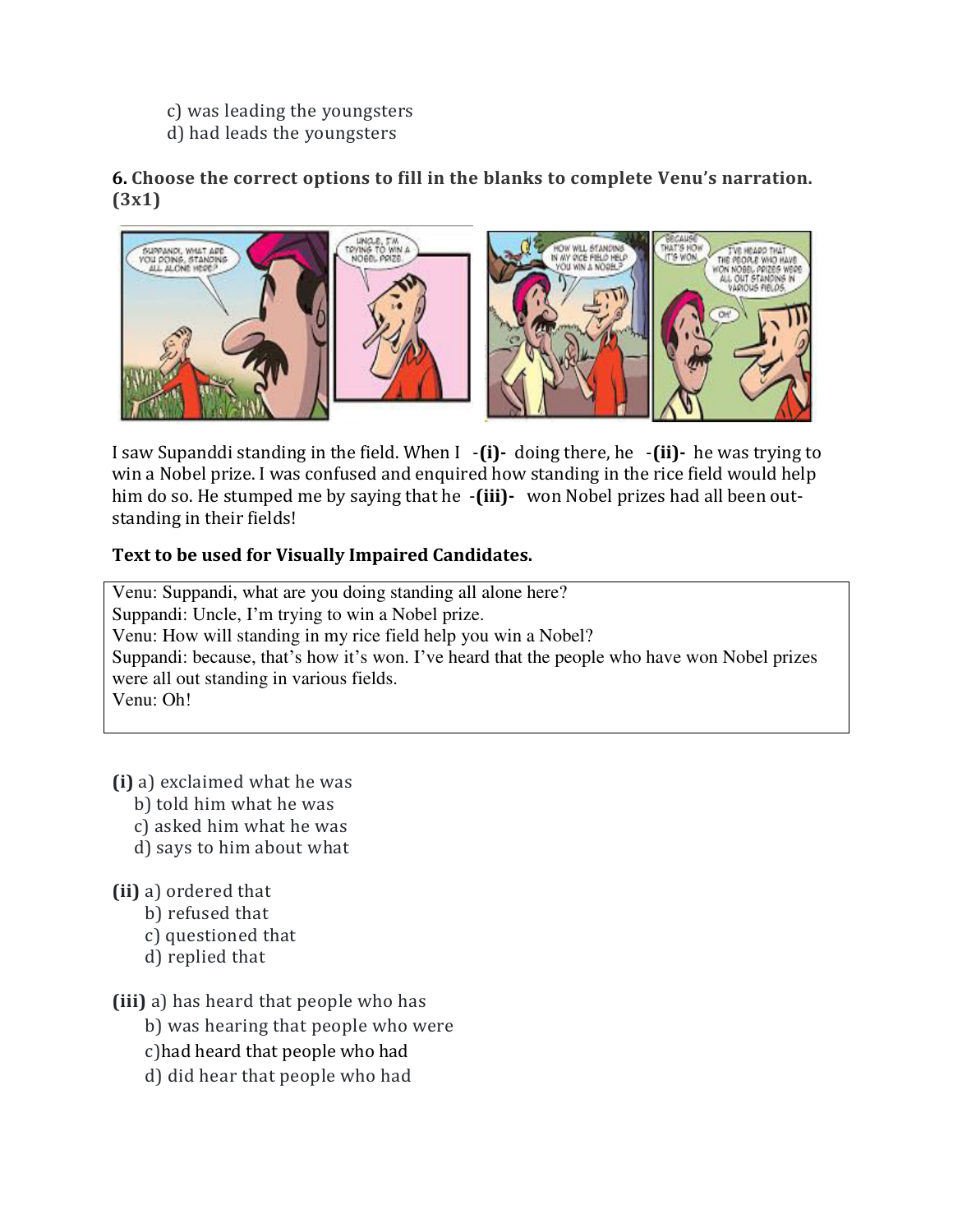**7. Fill in the blanks by choosing the correct options for ANY FOUR of the six sentences given below. (4x1)** 

**(i)** You …………………… consult the Thesaurus if you need groups of synonyms for those words.

a) had to b) need to c) used to

d) might

**(ii)** Everybody …………… keen to participate in the upcoming *nukkad natak.*

a) are

b) has

c) is

d) were

**(iii)** The good news is that…………… volunteers dropped out this month than the last two.

a) fewer

b) less

c) few

d) a little

**(iv)** It was …………… historic day for the organisation when ……………. honour was bestowed upon its employees.

a) a; an

b) an; the

c) the; a

d) an; a

**(v)** At this time tomorrow we ………………………. our project details to ma'am.

a) are presenting b) shall be presenting

c) have been presenting

d) will have presenting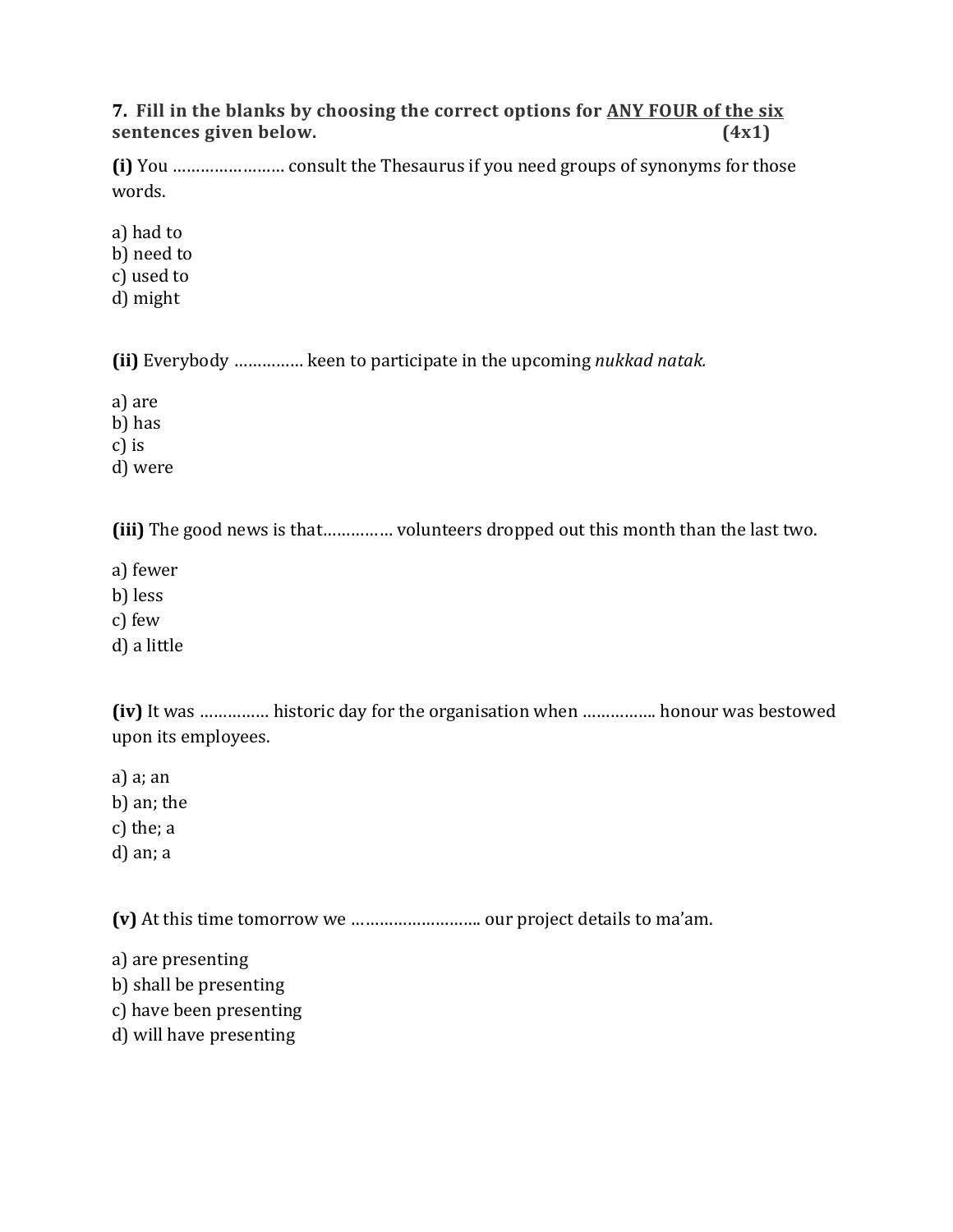**(vi)** The Komodo dragon …………… follow its prey till it will eventually dies due to its venomous bite.

a) must

b) will

c) could

d) may

# **Section B**

**WRITING**  $(2x5 = 10 \text{ marks})$ 

**8.** Attempt **ANY ONE** of the following in 100-120 words. (5 marks)

**(A)** You are Tabassum/Tarun, a resident of Satya Nagar Colony, Bhubaneshwar, Orissa. You have noticed that some residents of your colony are repeatedly flouting quarantine rules laid out during the outbreak of the COVID–19 pandemic.

Write a letter to the SHO of the local Police Station, drawing attention towards the same. Explain how such acts impact the health of the community and request immediate intervention and strict action.

#### **OR**

**(B)** You are Vaijanthi/Vijay from Prakasham Nagar, Secunderabad, Andhra Pradesh. Write a letter to Book Haven Store, requesting home delivery of the books, stationery and art materials you had ordered telephonically. Share the reason for being unable to pick up the goods in person. Confirm your address details and a convenient time slot.

**9.** Attempt **ANY ONE** of the following in 100-120 words. (5 marks)

**(A)** The chart below displays data about the number of digital devices purchased in Rishunagar across the years 2015-2019. Write a paragraph analyzing the given data.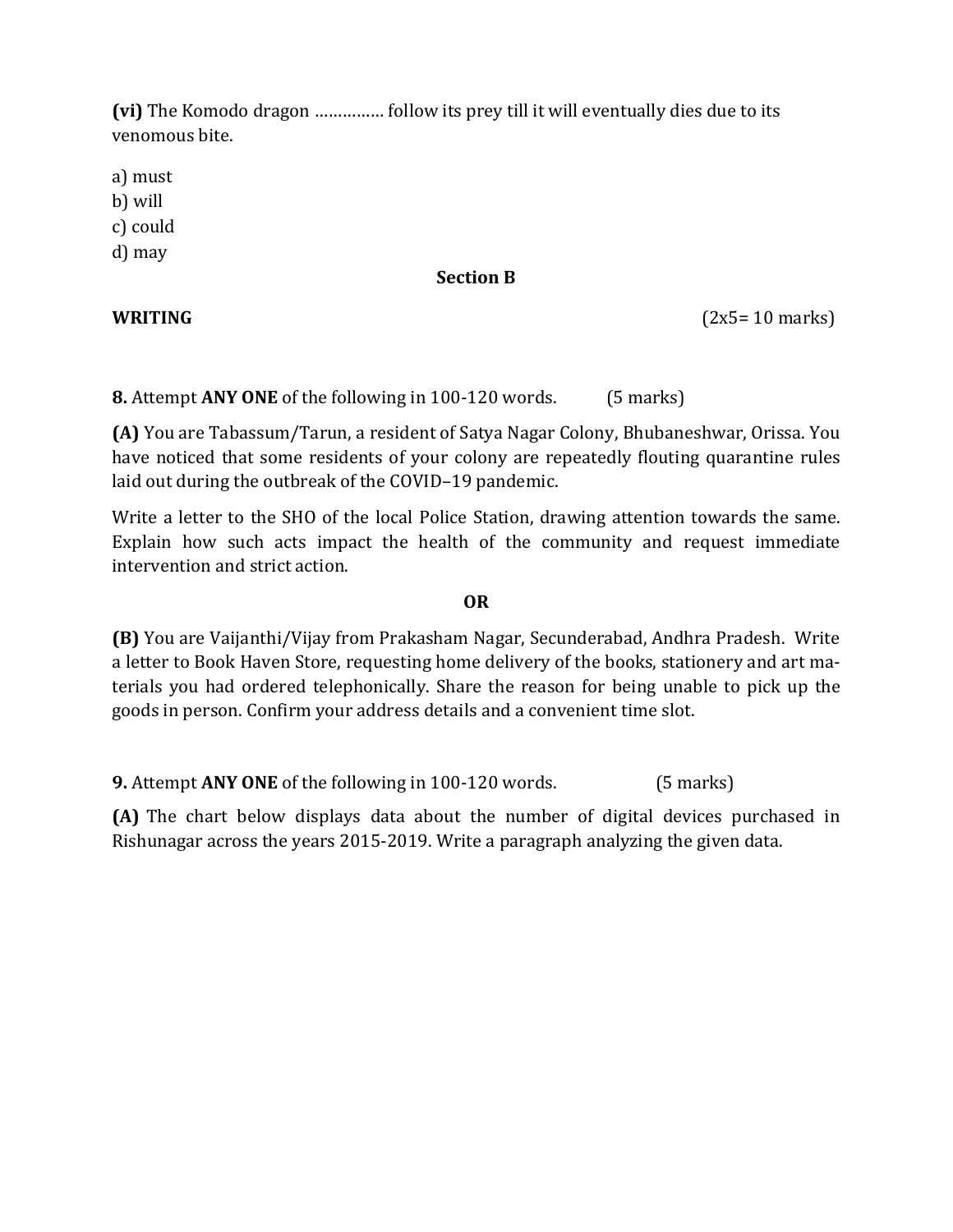

# **For Visually Impaired Candidates in lieu of Q9 A**

The table below displays the responses of 85 college athlete-respondents, aged 16-24, about sources of nutrition information. Write a paragraph analyzing the given data.

| <b>Variable</b>                 | Group               | <b>Frequency</b> | Percentage |
|---------------------------------|---------------------|------------------|------------|
| gender                          | Male                | 39               | 45.88      |
|                                 | Female              | 46               | 54.12      |
|                                 | 1st year            | 9                | 10.59      |
|                                 | 2nd year            | 10               | 11.76      |
| <b>Year in College</b>          | 3rd year            | 57               | 67.06      |
|                                 | 4th year            | 9                | 10.59      |
|                                 | Coach               | 18               | 21.18      |
|                                 | Magazine            | 4                | 4.71       |
|                                 | TV                  | 11               | 12.94      |
|                                 | Athletic<br>Trainer | 15               | 17.65      |
| <b>Source of Nutrition Info</b> |                     | $\sim$ $\sim$    | $- - - -$  |

**OR**

**(B)** Read the following excerpt from an article that appeared in the magazine section of a local daily:

*The ban on single-use plastic is impractical. The purpose of articles like bags and packaging is ultimately to make human life easier. Plastic articles do this well, so they shouldn't be banned.*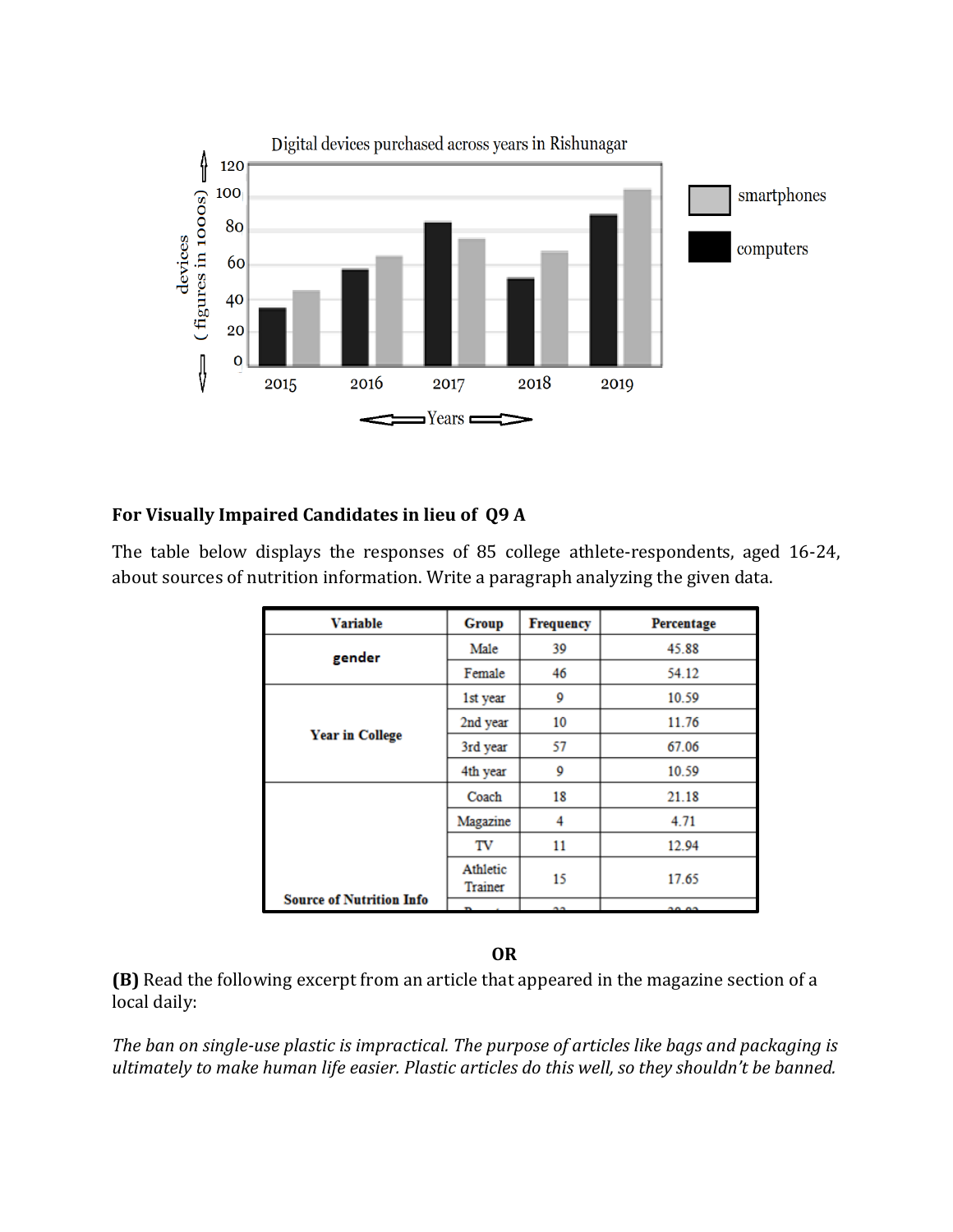Write a paragraph to analyse the given argument.

You could think about what alternative explanations might weaken the given conclusion and include rationale / evidence that would strengthen / counter the given argument.

#### **LITERATURE** (30 marks)

**10. Answer ANY TWO questions in 20-30 words each, from (A) and (B) respectively.**  $(2x4=8)$ 

**(A) (any two) (2x2=4)** 

**i.** How did Peggy justify her cruel behavior towards Wanda?

**ii.** Describe how Custard's reaction was different from that of others, on seeing the pirate?

**iii.** Who, according to Nelson Mandela, is a courageous man?

#### **(B) (any two) (2x2=4)**

**i.** Why did Oliver Lutkin's mother laugh as she chased him and Bill away?

**ii.** Why was it important for Mrs. Pumphrey to be a little cruel in order to be kind towards Tricki?

**iii**. List any one characteristic of Bholi's teacher with reference to her first day at school. Give a reason for your answer.

#### **11. Answer ANY TWO questions in 40-50 words each, from (A) and (B) respectively. (3x4=12)**

**(A) (any two) (3x2=6)**

**i**. Annie writes that it was fortunate that Mr. Keesing took the joke the right way. Why does she feel so?

**ii**. The use of symbolism in the poem 'Fire and Ice' conveys the poet's message effectively. Expand with reference to the poem.

**iii.** Justify the poet's allusion to Rapunzel in 'Amanda'.